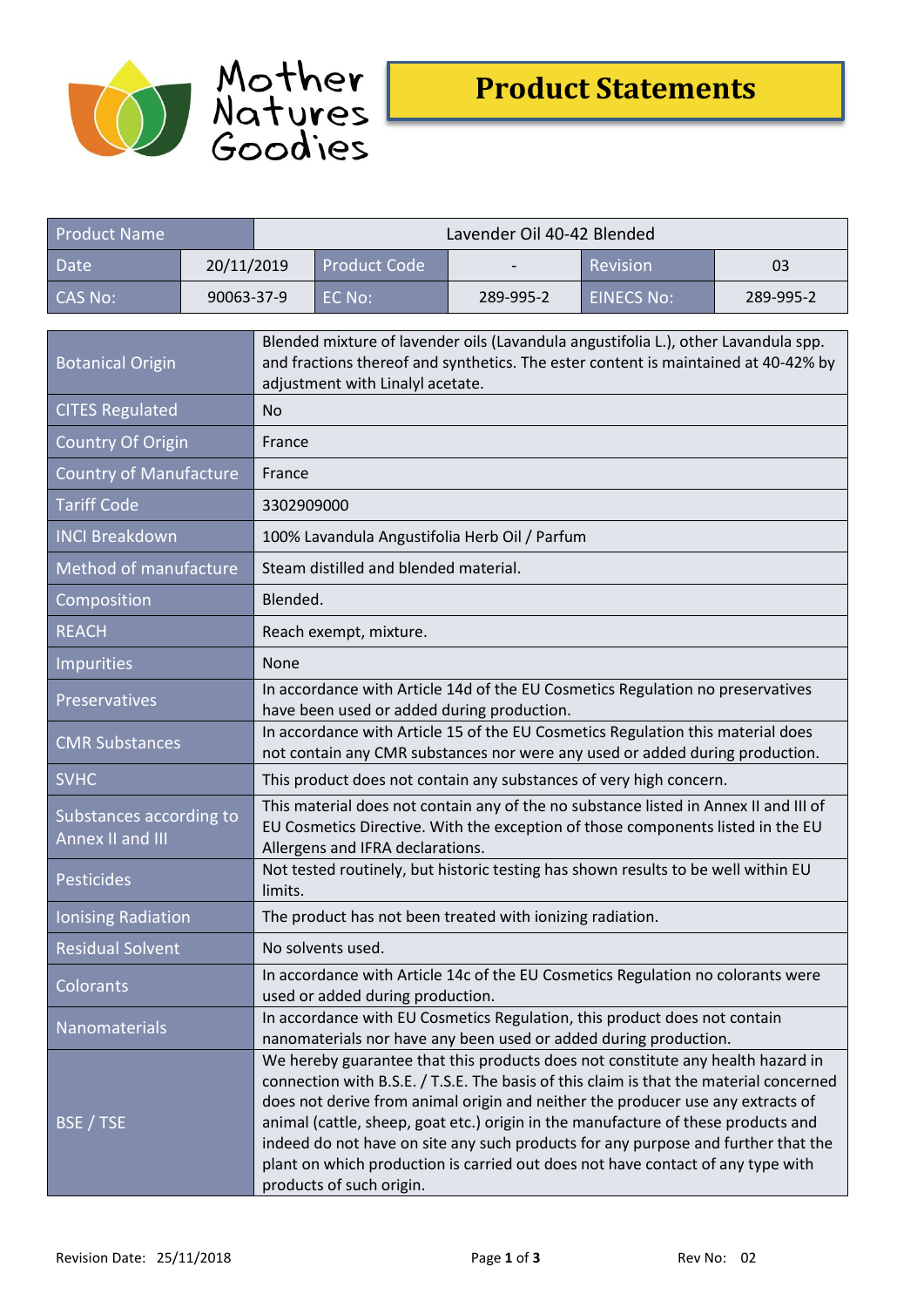



| <b>GMO EC Regulations</b><br>1829/2003 & 1830/2003 | No material of GM origin has been used at any stage of the production of this<br>product.                                                                                                                                                                                                                                                                                                                                                                                                                                                                                                                                                                                                                                                                                                                                                                                                                                                                                                         |  |
|----------------------------------------------------|---------------------------------------------------------------------------------------------------------------------------------------------------------------------------------------------------------------------------------------------------------------------------------------------------------------------------------------------------------------------------------------------------------------------------------------------------------------------------------------------------------------------------------------------------------------------------------------------------------------------------------------------------------------------------------------------------------------------------------------------------------------------------------------------------------------------------------------------------------------------------------------------------------------------------------------------------------------------------------------------------|--|
| <b>Gluten Free</b>                                 | We hereby state and certify that this product does not contain any gluten.                                                                                                                                                                                                                                                                                                                                                                                                                                                                                                                                                                                                                                                                                                                                                                                                                                                                                                                        |  |
| Vegetarian                                         | This material is suitable for Vegetarians.                                                                                                                                                                                                                                                                                                                                                                                                                                                                                                                                                                                                                                                                                                                                                                                                                                                                                                                                                        |  |
| Vegan                                              | This material is suitable for Vegans.                                                                                                                                                                                                                                                                                                                                                                                                                                                                                                                                                                                                                                                                                                                                                                                                                                                                                                                                                             |  |
| Halal                                              | This material is not certified Halal.                                                                                                                                                                                                                                                                                                                                                                                                                                                                                                                                                                                                                                                                                                                                                                                                                                                                                                                                                             |  |
| Kosher                                             | This material is not certified Kosher.                                                                                                                                                                                                                                                                                                                                                                                                                                                                                                                                                                                                                                                                                                                                                                                                                                                                                                                                                            |  |
| <b>Heavy Metals</b>                                | Not tested routinely, but historic testing has shown results to be well within EU<br>limits.                                                                                                                                                                                                                                                                                                                                                                                                                                                                                                                                                                                                                                                                                                                                                                                                                                                                                                      |  |
| <b>Animal Testing</b>                              | We hereby certify that this product has not been tested on animals either by us or<br>by the producer or anyone else in the supply chain.<br>"Has not been tested" means that we have not tested ourselves nor has any third<br>party been commissioned to test on our behalf. Reference to any testing in<br>literature to which we associate directly or indirectly is based on reported industry<br>data in the public domain and does not indicate any animal testing associated to<br>this source of this ingredient.<br>This statement applies to all common cut off periods in force in the cosmetics<br>industry and specifically a period not less than 15 years lapsed from date of this<br>statement.<br>We further declare that this material does not derive from animal source nor have<br>animal products been used in its manufacture. Furthermore animal products do<br>not form part of the product range handled or processed on the plant / equipment<br>producing this item. |  |
| <b>Californian Proposition</b><br>65               | To the best of our knowledge, this material does not contain any contaminants or<br>bi-products known to the State of California to cause cancer or reproductive<br>toxicity as listed under Proposition 65 State Drinking Water and Toxic Enforcement<br>Act.                                                                                                                                                                                                                                                                                                                                                                                                                                                                                                                                                                                                                                                                                                                                    |  |
| Microbiology                                       | Due to the nature of this product (waterless system) - no microbiological activity<br>will be present in the oil.                                                                                                                                                                                                                                                                                                                                                                                                                                                                                                                                                                                                                                                                                                                                                                                                                                                                                 |  |
| <b>Regulation 1333/2008</b><br>Food Use            | Not suitable for food use.                                                                                                                                                                                                                                                                                                                                                                                                                                                                                                                                                                                                                                                                                                                                                                                                                                                                                                                                                                        |  |
| <b>Regulation EC</b><br>1223/2009                  | We hereby confirm that this material is acceptable for use in cosmetic applications<br>governed by Cosmetic Regulation EC 1223/2009. We further confirm this material<br>does not contain any components indicated as prohibited and any components<br>listed as restricted will be indicted on the corresponding Cosmetic Allergens<br>Declaration or IFRA certificate.                                                                                                                                                                                                                                                                                                                                                                                                                                                                                                                                                                                                                          |  |
| <b>UV Filter</b>                                   | In accordance with Article 14e of the EU Cosmetics Regulation no UV filters have<br>been used or added in the course of production.                                                                                                                                                                                                                                                                                                                                                                                                                                                                                                                                                                                                                                                                                                                                                                                                                                                               |  |
| <b>Cruelty Free</b>                                | To the best of our knowledge there are no instances of cruelty to animals that take<br>place during the manufacture of this material.                                                                                                                                                                                                                                                                                                                                                                                                                                                                                                                                                                                                                                                                                                                                                                                                                                                             |  |
| Palm Free                                          | We confirm this material is free from Palm Oil and Palm Oil derivatives.                                                                                                                                                                                                                                                                                                                                                                                                                                                                                                                                                                                                                                                                                                                                                                                                                                                                                                                          |  |
| <b>Additional Information</b>                      | None                                                                                                                                                                                                                                                                                                                                                                                                                                                                                                                                                                                                                                                                                                                                                                                                                                                                                                                                                                                              |  |